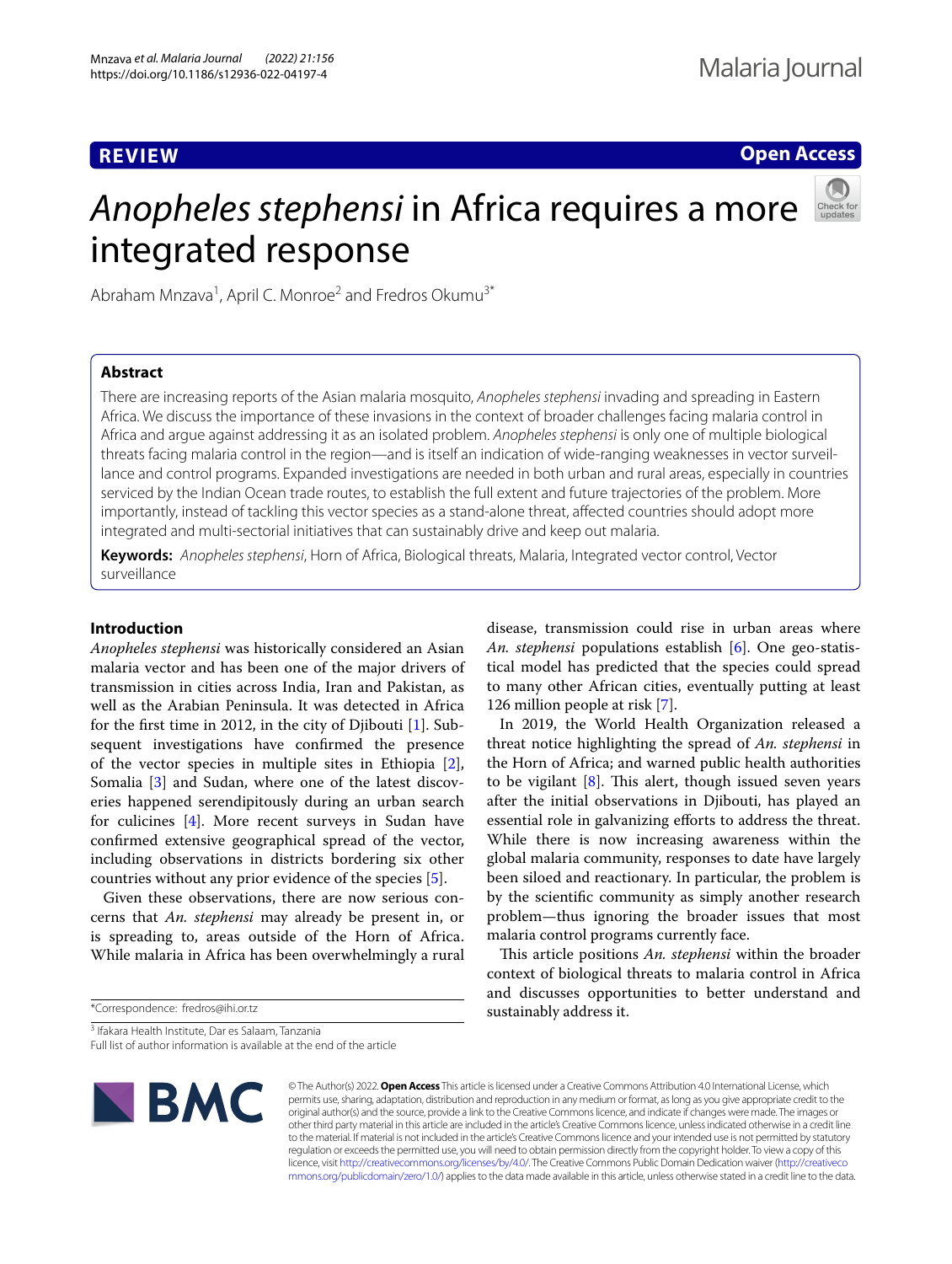## **Broadening our lens**

## **Symptom of a broader weaknesses**

The invasion and spread of *An. stephensi* in eastern Africa indicate broader weaknesses in vector surveillance and control. Many countries, including those afected by the invasion still do not have sufficient capacity and resources to carry out efective entomological assessments – including monitoring for invasive species, understanding the insecticide resistance profles, or investigating pathogen transmission by prevailing vector populations [[9,](#page-4-8) [10](#page-4-9)]. This is compounded by inadequate capacity to analyse and use local data for decision making, environmental changes and urbanization trends as well as the failures to institute multi-sectoral efforts, particularly the neglect of environmental sanitation as a key component in vector control. Some of these control programs are also unable to implement vector control interventions in a timely and comprehensive manner. In a recent global analysis, only 8% of the national malaria programs reported having sufficient capacity to implement vector surveillance; and only 28% had capacity to implement larval source management  $[9]$  $[9]$ . This study concluded that most countries will not defeat malaria without major investments to improve staffing and boost system-wide capacity  $[9]$  $[9]$ .

## **Anopheles stephensi and other biological threats**

According to the WHO Malaria Threats Map [\[3](#page-4-2)], *An. stephensi* is one of several biological threats currently facing malaria control. The other important biological concerns include: (a) the widespread resistance of malaria vectors to public health insecticides, notably those used for insecticide treated nets (ITNs) and indoor residual spraying  $(IRS)$   $[11]$  $[11]$ ; (b) the emerging threat of parasite resistance to frontline malaria treatments [\[12](#page-4-11), [13\]](#page-4-12) and (c) the emergent failures of malaria rapid diagnostic tests (mRDTs) due to HRP2/3 gene deletions in *Plasmodium falciparum* [\[14](#page-4-13)]. In addition, health system disruptions caused by epidemics such as Ebola [[15](#page-5-0)] and the COVID19 [[16\]](#page-5-1) pandemic can reverse malaria gains by derailing case management and prevention services. In the Horn of Africa region, where *An. stephensi* sightings are currently concentrated, the relatively high prevalence of *Plasmodium vivax* malaria further complicates the situation [[17\]](#page-5-2); since these infections require diferent treatment regimens and often have relapses, which require long-term management.

Considering the geographical coincidence and the magnitude of these threats, *An. stephensi* is clearly not an isolated biological challenge; and not necessarily the most important in so far as malaria control and elimination in afected countries is concerned. Eforts to address biological challenges should therefore be integrated and resources directed appropriately to suit the diferent contexts.

## **Understanding and responding to the threat**

## **Role of Anopheles stephensi in the transmission of malaria in Africa**

Malaria transmission systems can be complex, often involving multiple vector species and in some cases multiple *Plasmodium* species circulating. The importance of any vector species in pathogen transmission depends on multiple factors, including occurrence and biting densities, host preferences, survival strategies, and proclivities for biting either indoors or outdoors. Equally important is the diferential species-level competence, as defned by the ability of the mosquitoes to pick up *Plasmodium* gametocytes from an infected human, mature these parasites through multiple stages in their gut, and eventually transmit the infective sporozoites to a susceptible human. To identify the most dominant vector species in an area, it is therefore important to assess not just their densities and biting patterns, but also their proportional contribution to overall transmission events relative to other species. This requires a broad assessment of the prevalence of *Plasmodium* sporozoites in populations of multiple *Anopheles* species co-occurring in an area, then computing and comparing the entomological inoculation rates (EIRs) associated with each one.

Previous reports have indicated that *An. stephensi* was plausibly associated with malaria epidemics [[1,](#page-4-0) [18](#page-5-3)]. However, a recent meeting of experts concluded that further assessments are necessary to establish the degree to which the species actually contributes to malaria epidemiology in the afected areas [[10\]](#page-4-9). Based on such local data, controlling invasive species such as *An. stephensi*, should be done in ways that do not ignore the other important species in the area. Eforts must be made to assess the contribution of the species to overall malaria transmission and to understand the potential ecosystem factors that may increase its competence.

Most feld studies on *An. stephensi* have been in Asia, where the species contributes to signifcant proportions of the malaria cases, even though other species such as *Anopheles culicifacies, Anopheles fuviatilis* and *Anopheles minimus* appear more dominant. In the Horn of Africa region, *An. stephensi* has been found to co-exist with other *Anopheles* species, mostly *An*. *arabiensis* in the same localities [[19\]](#page-5-4) (and its aquatic forms co-occupy the same habitats as *Aedes* mosquitoes [[8\]](#page-4-7)). Both *An. arabiensis* and *An. stephensi* species exhibit indoor-biting and outdoor-biting behaviors, and can readily blood-feed on non-human hosts [\[20](#page-5-5), [21](#page-5-6)]. The lack of *Plasmodium* infections in the *An. stephensi* samples from eastern Ethiopia, despite being an area of low malaria transmission,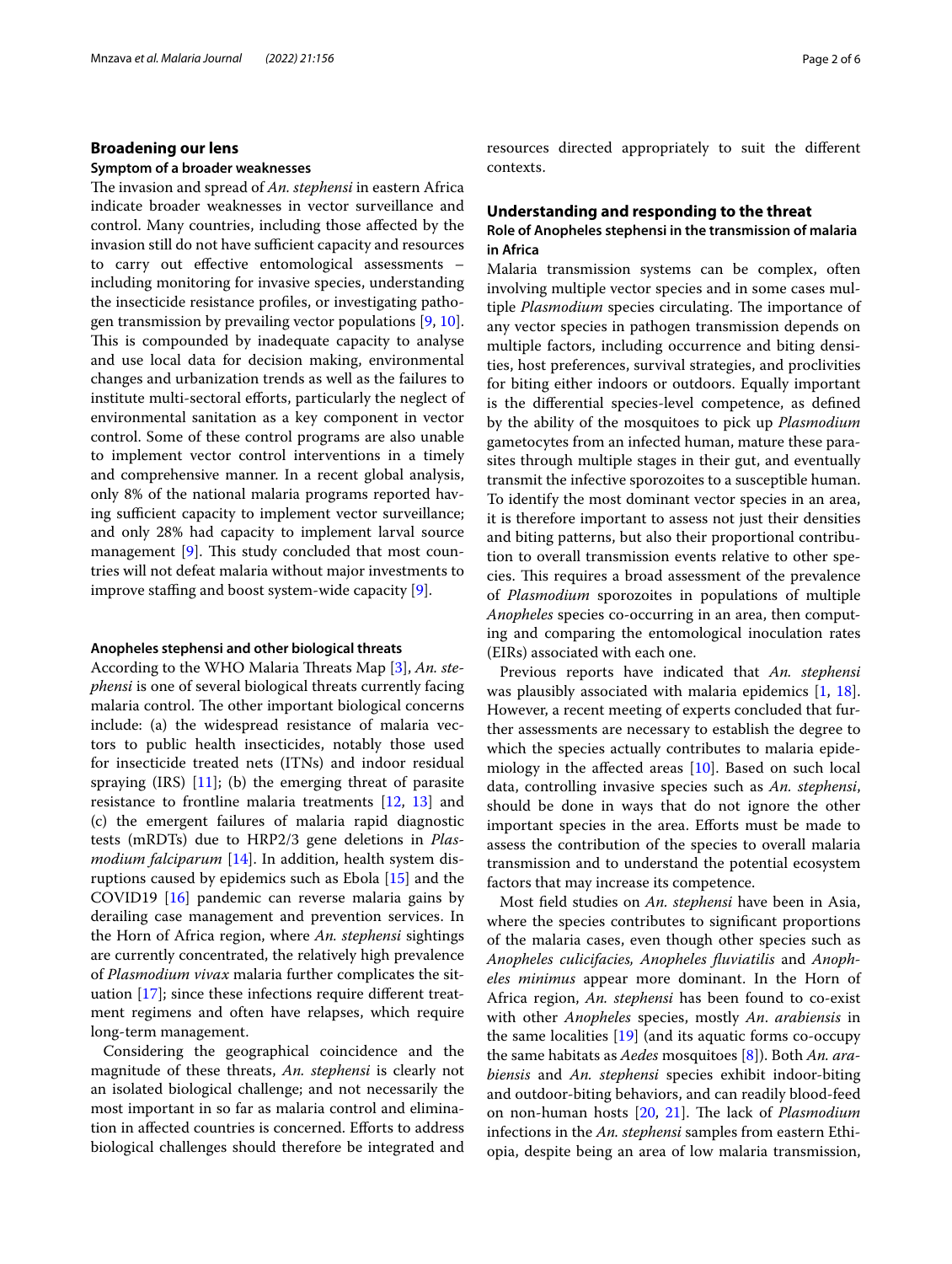may suggest comparatively low competence of the species in such settings [\[19](#page-5-4)]. A more recent update using data from 2019 also reported no *P. falciparum* infections in feld-collected *An. stephensi*, though a small number of the mosquitoes (3 out of 780) were positive for *P. vivax* [[22\]](#page-5-7). This should be investigated further, especially since laboratory tests in Ethiopia have demonstrated that *An. stephensi* can have higher susceptibility to malaria infections than *An*. *arabiensis* [\[23](#page-5-8)]. In all afected countries, it will be important to validate such fndings using expanded feld surveys estimating the direct contribution to local EIR estimates. Such surveys should also include investigations into the breeding, feeding and resting behaviours of vector species. Fortunately, there are ongoing studies, which could eventually answer these important questions [\[10\]](#page-4-9).

Host preferences of individual mosquito species play a signifcant role in the contribution of that species to malaria transmission [\[24](#page-5-9)]. Studies in Asia and Africa have shown that *An. stephensi* are strongly zoophilic, with human blood indices (HBI) sometime as low as 0.009, indicating very low propensities to bite humans [\[25](#page-5-10)]. From a series of 37 multi-country feld observations, the mean HBI for *An. stephensi* was previously estimated to be 0.023 [\[26\]](#page-5-11). In contrast, far higher HBIs were recorded for the other Afro-tropical malaria vectors, *An. gambiae* (estimated mean HBI=0.93; 36 feld observations), *An. funestus* (0.98; 30 feld observations) and *An. arabiensis* (0.87; 32 feld observations) [\[26\]](#page-5-11). In a recent survey in Ethiopia, 631 blood-fed *An. stephensi* collected from multiple resting surfaces in human and animal shelters in Ethiopia were screened, and only one of them was found with human blood, the rest having fed on other vertebrates  $[22]$  $[22]$ . The degree of anthropophily is a reflection of multiple intrinsic and extrinsic factors, perhaps the most important being the proximal availability of the diferent vertebrate host species across geographies [[24](#page-5-9)]. Despite the plasticity of these relationships, the high HBIs in the other vector species is associated with the stability of malaria in sub-Saharan Africa [[26,](#page-5-11) [27](#page-5-12)].

On the basis of the reported low HBIs in *An*. *stephensi*, we question whether this species is indeed as big of a threat to malaria control in Africa as it is being projected. It is unlikely that this vector alone could sustain high malaria transmission rates in multiple locations; but the species may play a signifcant role in local settings and in sporadic outbreaks, particularly in urban areas, as was recorded in Djibouti  $[1, 18, 28]$  $[1, 18, 28]$  $[1, 18, 28]$  $[1, 18, 28]$  $[1, 18, 28]$  $[1, 18, 28]$ . The outbreak in Djibouti was itself compounded with challenges to implement malaria vector control interventions, and could not be attributed entirely to the presence of *An. stephensi*. In these specifc settings, ITNs and IRS can be unsuccessful due to poor access to the human populations. Despite

this assertion, any detection of *An. stephensi* in any urban areas or in low transmission settings should trigger greater vigilance and response to prevent possible outbreaks. While there are no such examples in the African continent, *An. stephensi* has recently been detected in Sri Lanka [\[29](#page-5-14)], which already eliminated malaria in 2016 [[30\]](#page-5-15).

Additionally, the biting behaviors and the subsequent low HBIs in this species suggest that indoor vector control methods such as ITNs may not be the most appropriate. This emphasizes the need for an expanded set of approaches, which may include integrated larval source management programs targeting both *Aedes* and *An. stephensi* mosquitoes.

## **Plausible presence and spread of An. stephensi beyond the Horn of Africa region**

Identifying the origin of current *An*. *stephensi* populations spreading in Africa has been an important challenge for researchers. Phylogenetic analysis of samples collected in the Horn of Africa suggest it may have originated in southern Asia and the Arabian Peninsula. Studies in Ethiopia have found evidence of high genetic diversity and geographical structuring, and concluded that the populations found in south-eastern parts of the country were more recent than those in the northeastern areas  $[31]$  $[31]$ . This report, together with an earlier analysis concluded that *An. stephensi* populations in this region were closely linked to samples from Pakistan, and therefore most likely originated from south Asia as opposed to the Arabian Peninsula [[2,](#page-4-1) [31](#page-5-16)]. In eastern Ethiopia, even samples collected far inland were often found along transport routes [\[19\]](#page-5-4), suggesting that the geographical dispersal may be driven by human activities and that there may be a common origin.

The general assumption is therefore that the species was brought through ships from India and Pakistan. However, as these ships dock along several other Indian Ocean and Red Sea ports, it is reasonable to expect or anticipate independent introductions of *An. stephensi* in and around other coastal cities such as Lamu and Mombasa in Kenya, Tanga, Dar es Salaam, Zanzibar and Mtwara in Tanzania, Maputo in Mozambique and even Durban in South Africa. An important question therefore is why *An*. *stephensi* has not yet been reported in these other areas. It will be important to enhance surveillance in these localities to determine if the species is present.

Beyond these introductions, it is clear that *An. stephensi* is rapidly spreading within Africa. Though this data is limited to national borders, the extensive geographical spread in Ethiopia [\[19,](#page-5-4) [31\]](#page-5-16) and Sudan [\[5](#page-4-4)] are evidence that the vector species could already have domiciled in many sites distant from the initial port of entry.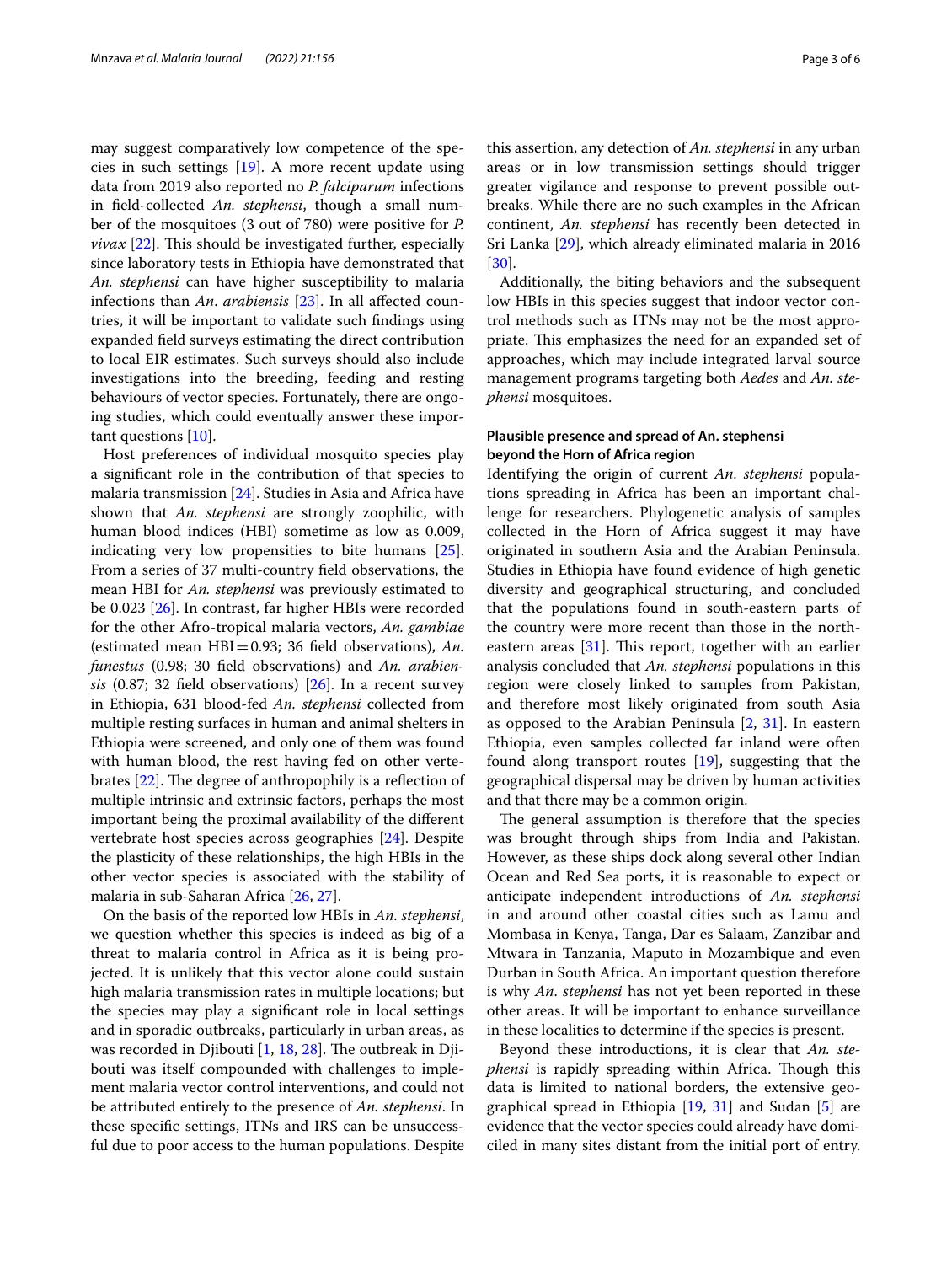In the case of Sudan, where *An. stephensi* has been found far inland in precincts bordering six countries without any previous sightings including the landlocked Chad, Central African Republic and South Sudan [[5](#page-4-4)]. It can be argued therefore that it is only a matter of time before the vector species is found in wider geographies beyond the Horn of Africa, far into the hinterland of Africa.

## **Anopheles stephensi in urban and rural areas**

*Anopheles stephensi* exploits several larval habitat types—ranging from human-made water containers such as plastic tanks, cisterns, barrels, discarded tyres and plastic containers, to freshwater pools such as the margins of water streams and in irrigation ditches [[1,](#page-4-0) [2](#page-4-1), [18,](#page-5-3) [19](#page-5-4), [29,](#page-5-14) [32](#page-5-17)]. Due to sub-optimal urban planning and insufficient provision of piped water, there is often a tendency of urban residents to store containerized water for home use, thus favoring the breeding of *An*. *stephensi*. It is therefore not surprising that the species is often found in the same habitats as *Ae. aegypti* – an important vector of dengue in Africa in urban areas [\[19](#page-5-4)]. Moreover, solid waste management is a common challenge in such settings, further expanding opportunities for these vectors to breed.

Because of continuing expansion of urban centers and the changing structure of housing in rural and urban areas, it is more appropriate to defne the rural-urban transitions on a continuum rather than as distinct categories. Similarly, while *An. stephensi* is mostly an urban vector, the species may extend its ecological extents into more rural areas where habitats like streams and irrigation ditches abound. This would further complicate the challenges related to identifcation and reporting of the vector species beyond the African coastal cities. Moreover, the degree of such extra-urban extension is hard to predict and will require additional investigations to understand the vector behaviors and trajectories.

## **Enhancing surveillance‑response systems**

The concerns regarding increased risk of urban malaria mediated by *An*. *stephensi* should be underscored [\[6](#page-4-5)]. However, the best results will be achieved by broadly strengthening the surveillance-response initiatives in both rural and urban settings, with the specifc eforts targeting *An. stephensi* included within those initiatives. This way, authorities can update the available data based on any new sightings of diferent vector species. For all atrisk areas, such as those previously predicted [\[7](#page-4-6)], precautionary surveillance eforts should be incorporated into existing programs to increase the likelihood of detecting *An. stephensi* incase it is already present or spreading. As already shown in Sri Lanka [[32\]](#page-5-17), there is also an urgent need to monitor anthropogenic factors associated with possible invasion and expansion, particularly in locations predicted to potentially harbor the vector [\[7](#page-4-6)].

Given the current gaps in vector surveillance, there is need to carefully re-examine the history and evolution of entomological surveillance practices in sub-Saharan Africa. The close morphological similarity of An. ste*phensi* to other *Anopheles* species such as *An. arabiensis*, and the historical absence of molecular tools—incorporating both Polymerase Chain Reaction (PCR) and sequencing for identifcation, may explain why the former species could have been missed. Indeed, during the late 70's and early 80's, the focus was on identifying members of the *An*. *gambiae* group of species using polytene chromosomes and iso-enzymes [\[33](#page-5-18)[–35\]](#page-5-19). While none of these tools could have picked up *An. stephensi*, it was a lost opportunity which needed a change of mindset—appreciating that what looked morphologically like members of the *An*. *gambiae* complex could have been something else. Fortunately, recent updates in the main taxonomic keys for African *Anopheles* mosquitoes now include *An. stephensi* [[36\]](#page-5-20) and could be readily incorporated to expand efective surveillance responses in at-risk areas. Even the most experienced feld biologists conducting surveys should consider regularly going back to the basics – to use the morphological keys for species identifcation.

Certain parallels can be drawn between the expanding range of *An. stephensi* in the Horn of Africa and the 1930s human-mediated invasion by *An. gambiae* s.l. in Brazil [\[37](#page-5-21), [38\]](#page-5-22). Here, the sibling species of concern, more recently identifed to be *An. arabiensis* based on museum specimen [[39\]](#page-5-23), was able to spread extensively, covering an area of 54,000  $\mathrm{Km}^2$  (more than two times larger than the countries of Djibouti or Togo), in less than a decade. This heralded a major public health disaster before it was rounded up and contained through integrated efforts primarily targeting aquatic habitats and human habitations with insecticide treatments [\[37](#page-5-21), [38](#page-5-22)]. It is unclear what the current geographical extent of *An. stephensi* is, or whether there have been multiple other introductions. However, the lessons from the Brazil campaign suggest that focused attention to surveillance and control relying on the basic understanding of the vector biology could be more important than waiting for sophisticated laboratory research  $[37]$  $[37]$ . The plans by stakeholders in Ethiopia to implement integrated surveillance and control of *An. stephensi* and *Aedes aegypti*, with targeted elimination of the former (Dr. Fitsum Girma Tadesse, Personal Communication) are therefore commendable and could provide a blueprint for the region. While this section has focused mostly on entomological surveillance, it is recognized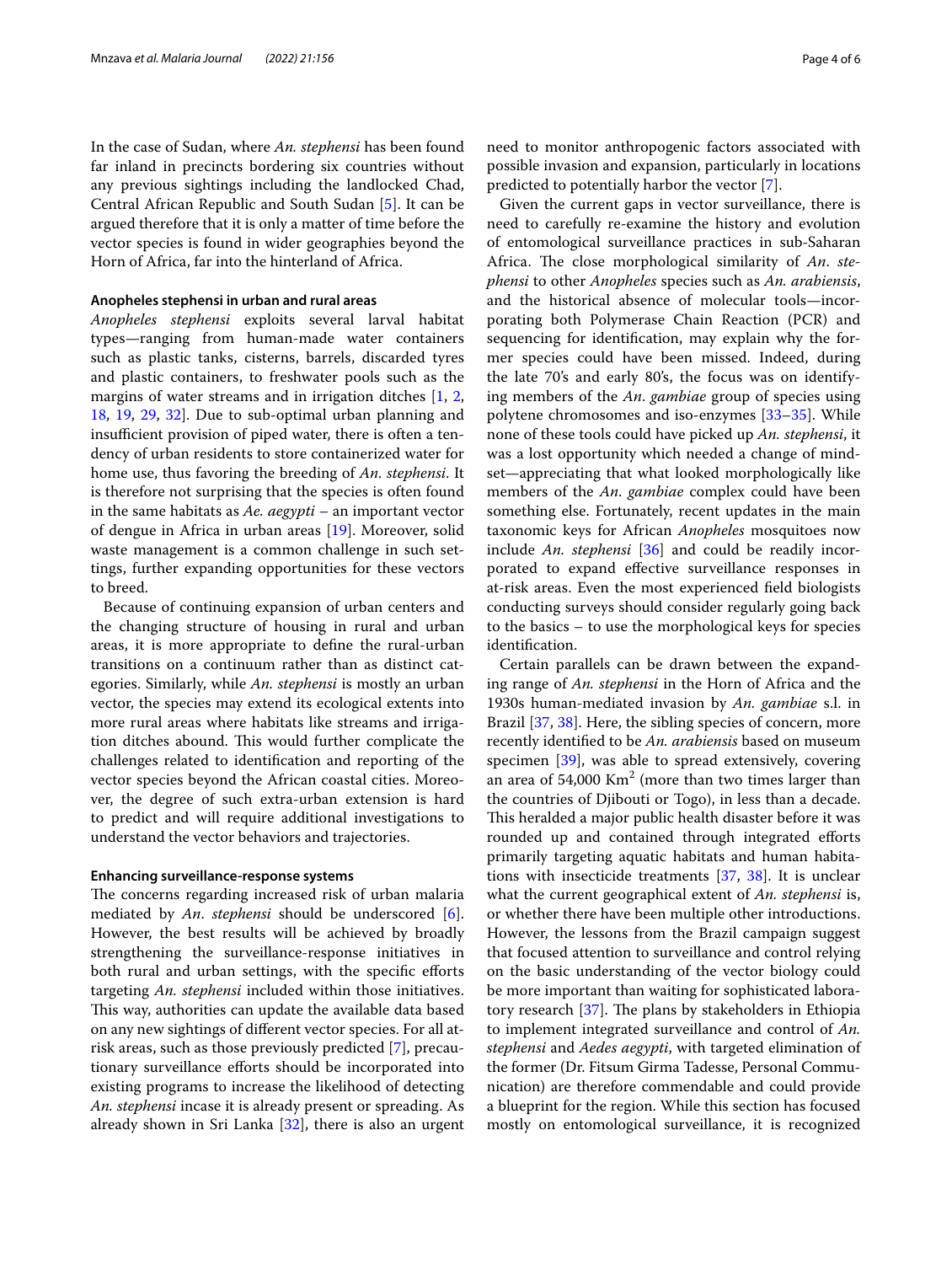that other aspects of malaria surveillance must also be strengthened, notably epidemiological surveillance, both inland and at ports of entry.

## **Engaging diferent stakeholder groups to support vector surveillance and control**

Many of the factors associated with invasion and spread of *An. stephensi* in Africa are beyond the scope of a typical health ministry or department. To ensure sustained and efective responses, authorities must build partnerships between multiple sectors, e.g. environment, health, education, local government/councils, trade and industry, agriculture, housing and financing. There should also be sufficient integration within sectors, one example being the need to join key surveillance response initiatives for *Anopheles* and *Aedes*-borne diseases. One example of a specifc focus area for such integration may be around search and control operations targeting the vectors in their aquatic stages. In this case, the environmental management and sanitation agencies can be particularly important for improving waste management and reducing mosquito breeding. On the other hand, the ministries of education can support both public and school-based education programs that empower communities to identify and address risk factors associated with the vectors. Similarly, individuals, households and leaders in afected communities will also play a critical role in interventions targeting *An. stephensi* and other emergent threats. For example, promotion of household and community-level activities including covering water storage containers, removing standing water, and use of larvicides in storage containers could be considered.

## **Conclusions**

While the presence of *An. stephensi* in Africa is a concern, it should be viewed as a symptom of a broader and more important problem—weakened vector surveillance and control programs. The invasion and spread of this vector species is one of multiple biological threats with potential to reverse malaria control and elimination efforts. Research efforts should establish relative contributions of *An. stephensi* in diferent malaria transmission settings and identify important ecological and anthropogenic determinants of the species' spread to inform control. Countries and partners should enhance their surveillance systems to map the geographical extents and trajectories of the vectors in and beyond urban areas; and create integrated control programs operating across key sectors and on multiple vector species. The programs should resist any temptation to focus on *An. stephensi* as a stand-alone threat, but instead adopt more holistic and integrated approaches. Lastly, it is important

to involve local stakeholders in afected communities, and to tailor programs to the local context.

## **Author contributions**

AM and FO drafted the manuscript. ACM reviewed and contributed to the draft. All authors read and approved the fnal manuscript.

#### **Funding**

There was no funding for this work.

#### **Availability of data and materials**

Not applicable.

#### **Declarations**

#### **Competing interests**

Authors declare that there are no competing interests.

#### **Author details**

<sup>1</sup> African Leaders Malaria Alliance, Dar es Salaam, Tanzania. <sup>2</sup> Johns Hopkins Center for Communication Programs, Baltimore, MA, USA.<sup>3</sup> Ifakara Health Institute, Dar es Salaam, Tanzania.

Received: 10 April 2022 Accepted: 19 May 2022 Published online: 31 May 2022

#### **References**

- <span id="page-4-0"></span>1. Faulde, M.K., L.M. Rueda, and B.A. Khaireh, *First record of the Asian malaria vector Anopheles stephensi and its possible role in the resurgence of malaria in Djibouti, Horn of Africa*. Acta tropica, 2014. **139**: p. 39–43.
- <span id="page-4-1"></span>2. Carter, T.E., et al., *First detection of Anopheles stephensi Liston, 1901 (Diptera: culicidae) in Ethiopia using molecular and morphological approaches*. Acta tropica, 2018. **188**: p. 180–186.
- <span id="page-4-2"></span>3. World Health Organization. Malaria Threats Map: Tracking biological challenges to malaria control and elimination. 2021. [https://apps.who.int/](https://apps.who.int/malaria/maps/threats/?) [malaria/maps/threats/?](https://apps.who.int/malaria/maps/threats/?)
- <span id="page-4-3"></span>4. Ahmed A, et al. Emergence of the invasive malaria vector Anopheles stephensi in Khartoum State, Central Sudan. Parasites Vectors. 2021;14(1):1–5.
- <span id="page-4-4"></span>5. Abubakr, M., et al., *The Phylodynamic and Spread of the Invasive Asian Malaria Vectors, Anopheles stephensi, in Sudan*. Biology, 2022. **11**(3): p. 409.
- <span id="page-4-5"></span>6. Takken W, Lindsay S. Increased threat of urban malaria from Anopheles stephensi mosquitoes, Africa. Emerg Infect Dis. 2019;25(7):1431.
- <span id="page-4-6"></span>7. Sinka M, et al. A new malaria vector in Africa: Predicting the expansion range of Anopheles stephensi and identifying the urban populations at risk. Proc Natl Acad Sci. 2020;117(40):24900–8.
- <span id="page-4-7"></span>8. World Health Organization, Vector alert: Anopheles stephensi invasion and spread: Horn of Africa, the Republic of the Sudan and surrounding geographical areas, and Sri Lanka: information note, 2019, World Health Organization.
- <span id="page-4-8"></span>9. Russell TL, et al. Capacity of National Malaria Control Programmes to implement vector surveillance: a global analysis. Malaria J. 2020;19(1):1–9.
- <span id="page-4-9"></span>10. RBM Partnership to End Malaria - Vector Control Working Group, Meeting Report - Focus Meeting on Anopheles stephensi; December 2nd 2021, CET 4:00 PM-5:30 PM, 2022, RBM Partnership to End Malaria - Vector Control Working Group: Geneva.
- <span id="page-4-10"></span>11. Hancock PA, et al. Mapping trends in insecticide resistance phenotypes in African malaria vectors. PLoS Biol. 2020;18(6):e3000633.
- <span id="page-4-11"></span>12. Balikagala B, et al. Evidence of artemisinin-resistant malaria in Africa. New Engl J Med. 2021;385(13):1163–71.
- <span id="page-4-12"></span>13. Uwimana A, et al. Emergence and clonal expansion of in vitro artemisinin-resistant Plasmodium falciparum kelch13 R561H mutant parasites in Rwanda. Nat Med. 2020;26(10):1602–8.
- <span id="page-4-13"></span>14. Feleke SM, et al. Plasmodium falciparum is evolving to escape malaria rapid diagnostic tests in Ethiopia. Nat Microbiol. 2021;6(10):1289–99.